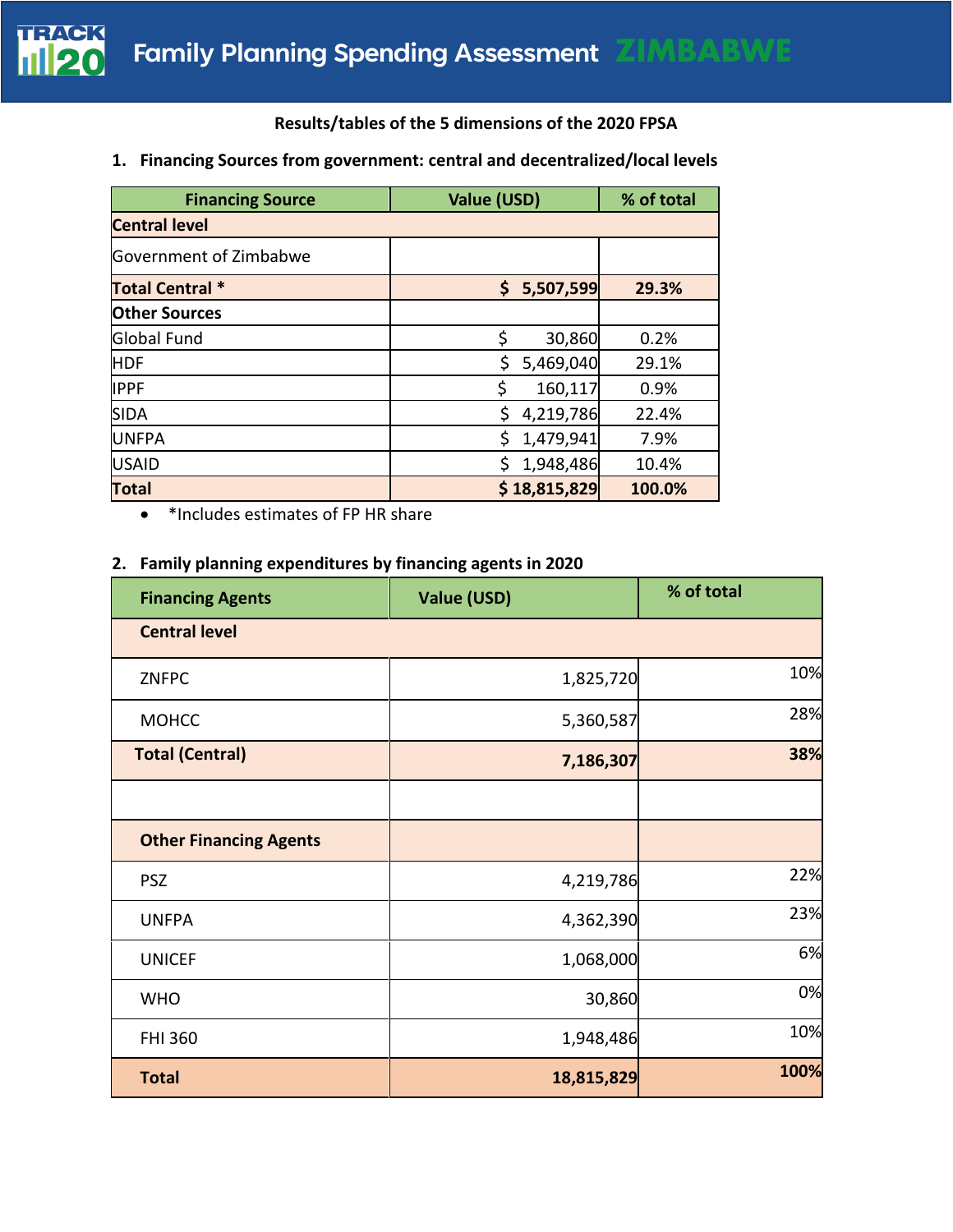### **3. Family planning expenditures by provider type in 2020**

| <b>Provider</b>      | Value (USD)     | % of total |
|----------------------|-----------------|------------|
| <b>Central level</b> |                 |            |
| Hospitals            | \$2,634,216.06  | 14%        |
| Clinics              | \$16,181,612.94 | 86%        |
| Total (Central)*     | \$18,815,829    | 100%       |

\*This is from DHIS2 data collected from 1,339 facilities (1166 Clinics 173 Hospitals). The sector has over 1,800 facilities but this sample would be representative of the public sector. FP is delivered across the health sector largely at clinic level.

## **4. Family Planning Spending categories (FPSC) in 2020**

| <b>Family Planning Spending Category</b>                                                     | <b>Value (USD)</b> |            | $%$ of       |
|----------------------------------------------------------------------------------------------|--------------------|------------|--------------|
|                                                                                              |                    |            | <b>Total</b> |
| FPSC 1.23: Information, education and communication for FP                                   | \$                 | 435,001    | 2%           |
| FPSC 1.3: Treating any FP medical need (as contraceptive side effects management)            | \$                 | 5,833,003  | 31%          |
| FPSC 1.4: Prescription and provision of male condoms for FP                                  | \$                 | 265,687    | 1%           |
| FPSC 2.1: Planning, coordination, and programme management                                   | \$                 | 774,481    | 4%           |
| FPSC 2.2: Administration and transaction costs associated with managing and disbursing funds | \$                 | 1,662,087  | 9%           |
| FPSC 2.3: Monitoring and evaluation                                                          | \$                 | 242,529    | 1%           |
| FPSC 2.8: Upgrading and provision other equipment                                            | \$                 | 740,320    | 4%           |
| FPSC 2.9: Upgrading and construction of infrastructure                                       | \$                 | 126,594    | 1%           |
| FPSC 3.1: Monetary incentives for human resources                                            | \$                 | 6,339,679  | 34%          |
| FPSC 3.2: Training and capacity building                                                     | \$                 | 458,400    | 2%           |
| FPSC 4.1: Advocacy                                                                           | \$                 | 722,884    | 4%           |
| FPSC2.1: Planning, coordination, and programme management                                    | \$                 | 210,989    | 1%           |
| FPSC2.2: Administration costs associated with managing funds                                 | \$                 | 379,781    | 2%           |
| FPSC2.8: Upgrading and provision other equipment                                             | \$                 | 624,395    | 3%           |
| <b>Total</b>                                                                                 | \$                 | 18,815,829 | 100%         |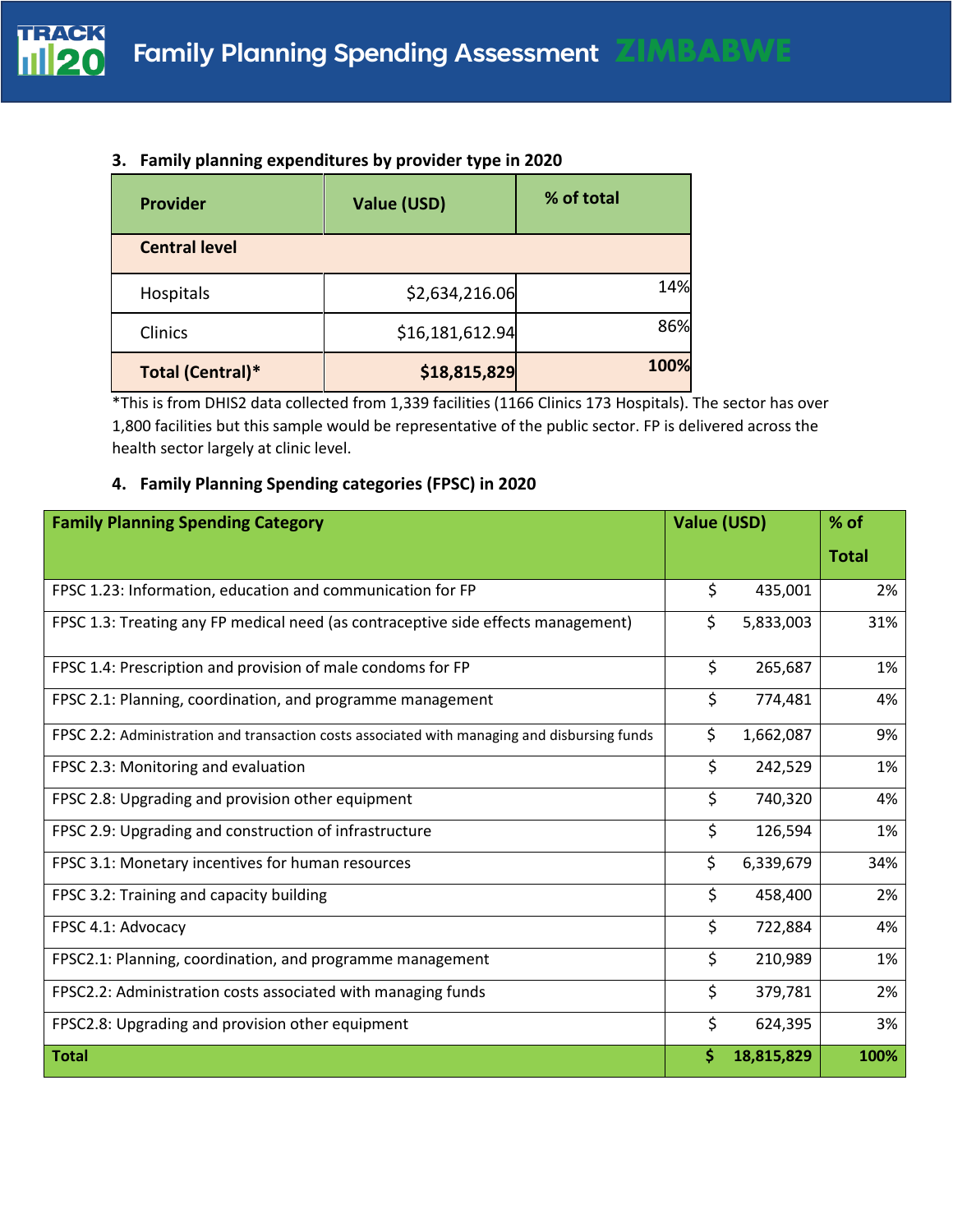

## **5. Inputs/Production Factors/objects of expenditures in 2020**

|                                                             |             |            | $%$ of       |
|-------------------------------------------------------------|-------------|------------|--------------|
| <b>Family Planning Production Factors</b>                   | Value (USD) |            | <b>Total</b> |
| FPPF 1.1: Staff costs / expenditure                         | \$          | 6,982,563  | 37%          |
| <b>FPPF 1.2.1: Pills</b>                                    | \$          | 861,627    | 5%           |
| FPPF 1.2.2: Injectables                                     | \$          | 279,240    | 1%           |
| FPPF 1.2.4: Implants                                        |             | 128,844    | 1%           |
| FPPF 1.20: Procurement services                             | \$          | 4,955,299  | 26%          |
| FPPF 1.20: Procurement services                             | \$          | 1,558,789  | 8%           |
| FPPF 1.4: FP promotion                                      | \$          | 80,000     | 0%           |
| FPPF 1.4: Information, education and communication (IEC)    | \$          | 435,001    | 2%           |
| FPPF 1.5: Internal administrative costs                     | \$          | 200,858    | 1%           |
| FPPF 1.5.4: Transportation and travel expenses              | \$          | 210,989    | 1%           |
| FPPF 1.6: Consulting services                               | \$          | 779,384    | 4%           |
| FPPF 1.7: Meetings and workshops                            | \$          | 237,626    | 1%           |
| FPPF 1.9: FP-related training                               | \$          | 327,489    | 2%           |
| FPPF 1.98: Current expenditure not broken down by type      | \$          | 413,405    | 2%           |
| FPPF 2.1.1: Upgrading of health facilities for FP provision | \$          | 253,187    | 1%           |
| FPPF 2.2.1: Vehicles                                        | \$          | 487,133    | 3%           |
| FPPF 2.2.3: Medical Equipment for FP                        | \$          | 624,395    | 3%           |
| <b>Total</b>                                                | \$          | 18,815,829 | 100%         |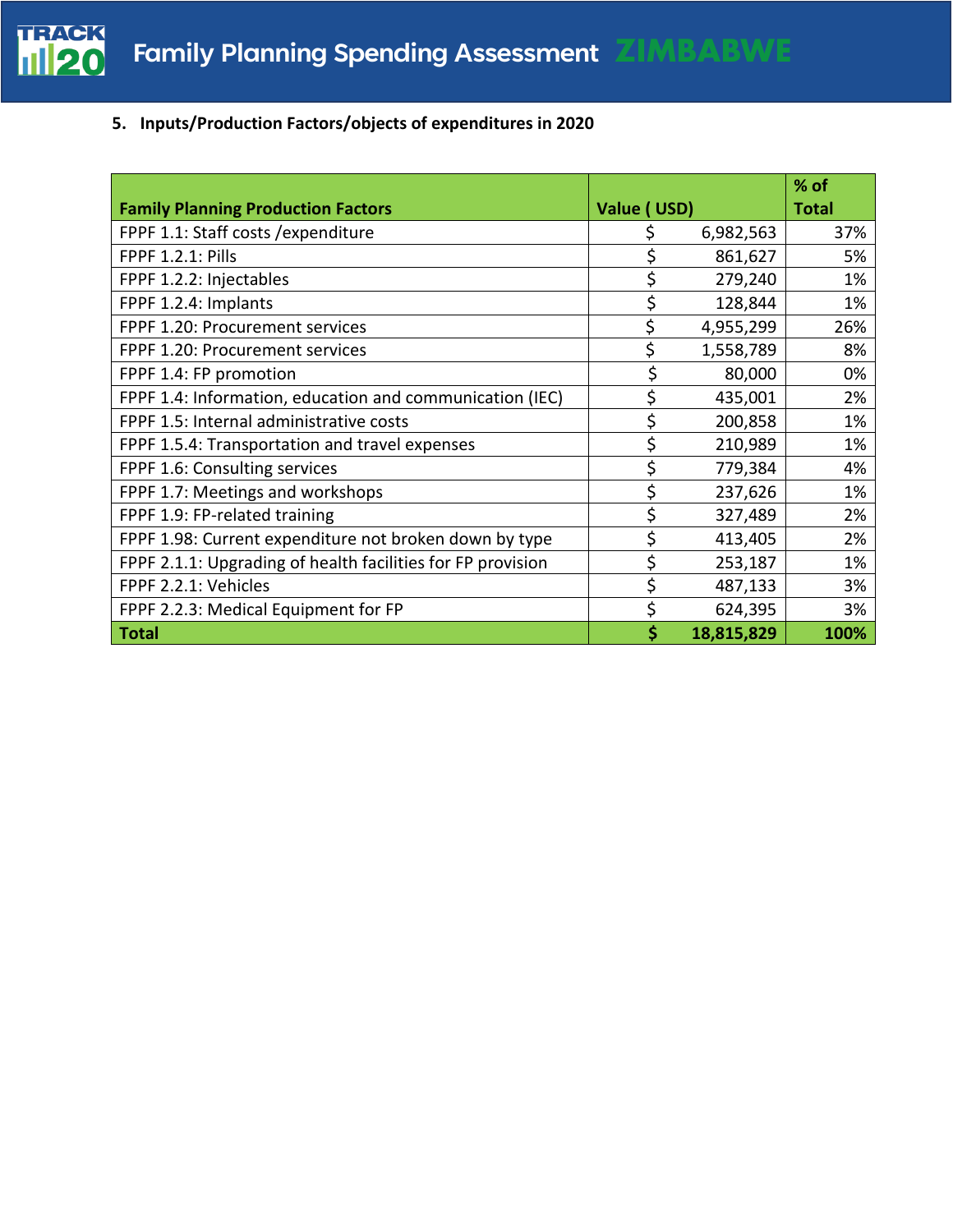

## **6. Comparison Tables: Funding Source**

|                                   |    | 2017            | 2020             |  |
|-----------------------------------|----|-----------------|------------------|--|
| Value (USD)                       |    |                 |                  |  |
| Government of<br>Zimbabwe         |    | \$13,398,783.00 | \$5,507,599      |  |
| <b>Total (Central)</b>            |    | \$13,398,783.00 | \$5,507,599      |  |
| <b>Other Financing Sources</b>    |    |                 |                  |  |
| <b>Global Fund</b>                |    |                 | \$<br>30,860     |  |
| <b>Health Development</b><br>Fund | \$ | 2,635,405.00    | \$.<br>5,469,040 |  |
| <b>IPPF</b>                       |    |                 | \$<br>160,117    |  |
| <b>SIDA</b>                       |    |                 | \$<br>4,219,786  |  |
| <b>USAID</b>                      | \$ | 7,542,444.00    | Ś.<br>1,948,486  |  |
| <b>DFID</b>                       | \$ | 3,828,678.00    |                  |  |
| <b>ISP</b>                        | \$ | 1,031,654.00    |                  |  |
| <b>UNFPA</b>                      | \$ | 253,011.00      | \$<br>1,479,941  |  |
| <b>Total</b>                      |    | \$28,689,975.00 | \$18,815,829     |  |

**\*** 2019 FPSA only focused Government spending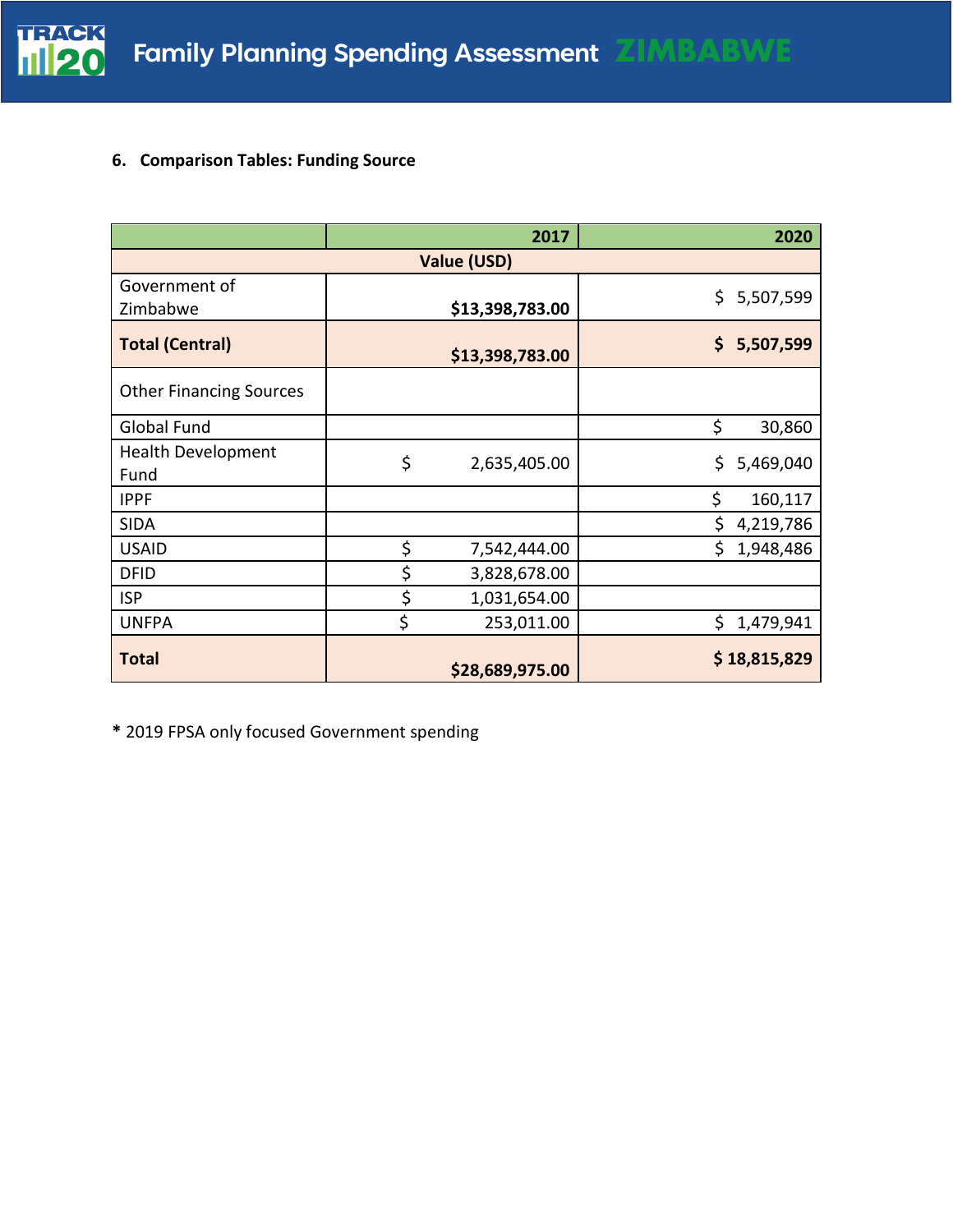

## **7. Comparison Table: Government Factors of Production**

| <b>Family Planning Production Factors</b>                           | 2017            | 2019            | 2020            |
|---------------------------------------------------------------------|-----------------|-----------------|-----------------|
| FPPF 1.1: Staff costs / expenditure                                 | \$11,865,553.78 | \$18,230,017.89 | \$<br>5,213,877 |
| FPPF 1.2: Contraceptives and consumables                            | \$1,233,231.26  | \$1,202,492.44  | \$<br>158,105   |
| FPPF 1.22: Transportation, and distribution                         | \$              |                 |                 |
| FPPF 1.4: Information, education and<br>communication (IEC)         | \$              |                 |                 |
| FPPF 1.5: Internal administrative costs                             | \$<br>-         | \$58,504.53     | \$<br>74,265    |
| FPPF 1.6: Consulting services                                       | \$              |                 |                 |
| FPPF 1.8: Financial intermediation services                         | \$100,000.00    |                 |                 |
| FPPF 1.9: Training                                                  | \$200,000.00    |                 |                 |
| FPPF2.1 Buildings                                                   |                 | \$200,000.00    |                 |
| FPPF 2.2: Equipment                                                 |                 | \$200,000.00    | \$<br>61,352    |
| FPPF 1.99: Current expenditure not<br>elsewhere classified (n.e.c.) |                 | \$39,003.02     |                 |
| <b>Total</b>                                                        | \$13,398,785    | \$19,930,017.89 | \$<br>5,507,599 |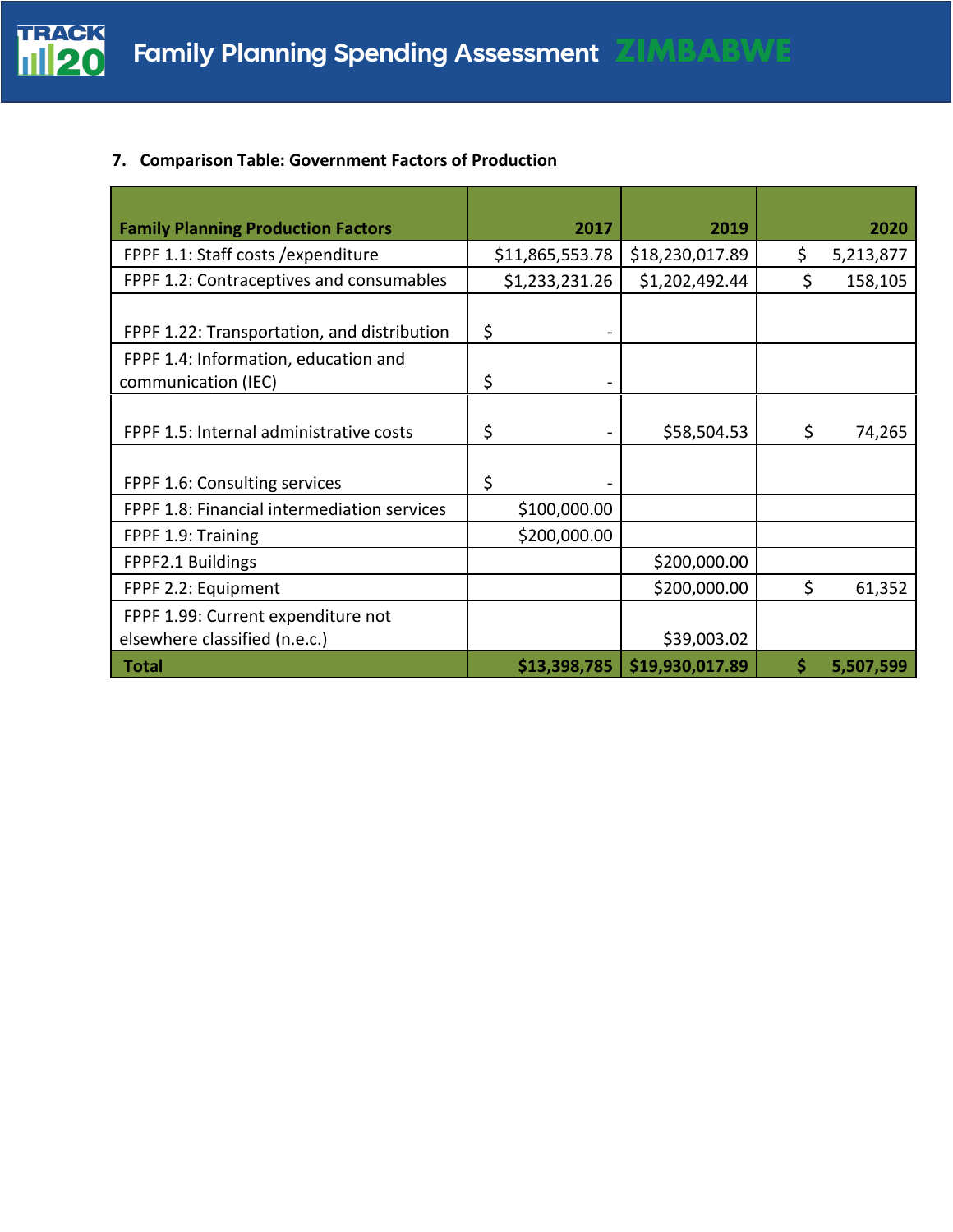



## **8. Fund flows for family planning service from government**

**Note**

#### **Note:**

- MoH Ministry of Health
- PH Provincial Hospital
- DH District Hospital
- WC Ward Clinic
- PO Provincial Office
- HO Head Office
- ZNFPC Zimbabwe National Family Planning Council
- Government expenditures under the Ministry of Health is centralized.
- Family Planning is provided free of charge by ZNFPC Government clinics and hospitals, there are no user fees are generated.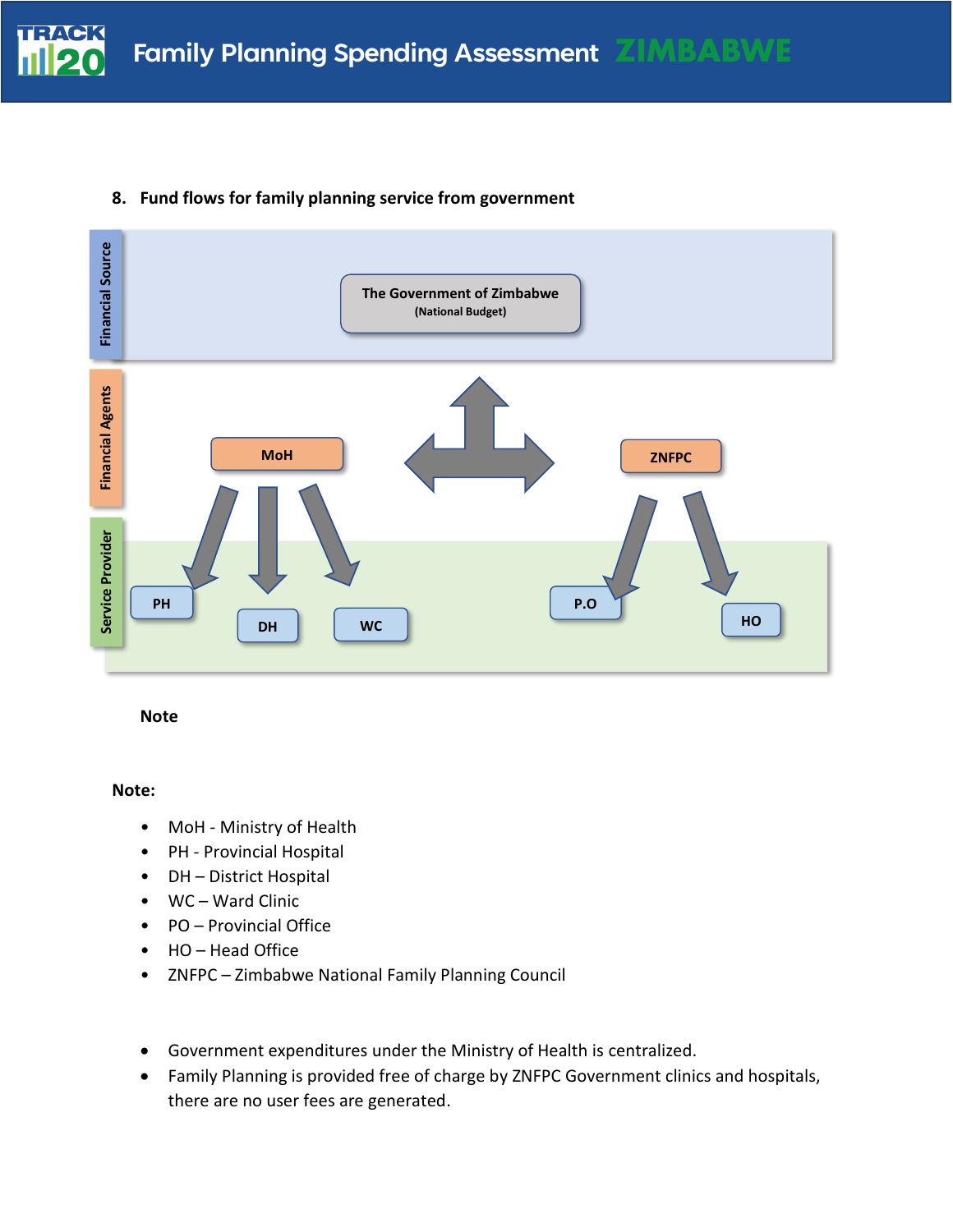# **Family Planning Spending Assessment ZIM**

- ZNFPC provides services from Head Office and 8 Provincial Offices.
- The Health Development Fund is not a loan or on-budget support. It is rather a pooled grant managed by UNICEF and UNFPA as the fund holders although Government provides the leadership and stewardship for the fund (e.g. Chair of HDF Steering Committee). The Fund is therefore classified as off-budget support and cannot be included as a Gvt. Source of Fund.
- The FPSC and FPPF tables have two tables each to cater for Financing Source and the Financing Agents.
- Procurement Services includes, for now, supply chain management costs and medical supply costs that are not specific to the actual contraceptives. The team plans to verify and validate the classifications further in follow-up discussions with Government and partners.
- PSZ is Population Services Zimbabwe.

#### **9. Estimation Method - FP Shared Expenditures**

|                                                          | Value (USD)      |
|----------------------------------------------------------|------------------|
| Government Expenditure on Health Using Official Exchange |                  |
|                                                          | \$222,000,000.00 |
| The total HR Costs = US159.8m                            |                  |
|                                                          | \$159,840,000.00 |
| <b>Share of FP in Employment Costs = 3%</b>              |                  |
|                                                          | 4,795,200.00     |

For 2020 Actual expenditure was in Zimbabwe dollars. Data is based on Ministry's Health Expenditure review.

Government Expenditure on Health (GHE) dropped significantly in 2020 due to the exchange rate effect, moving from 1:1 exchange to gradually fluctuating exchange. Official exchange rate was used for the analysis